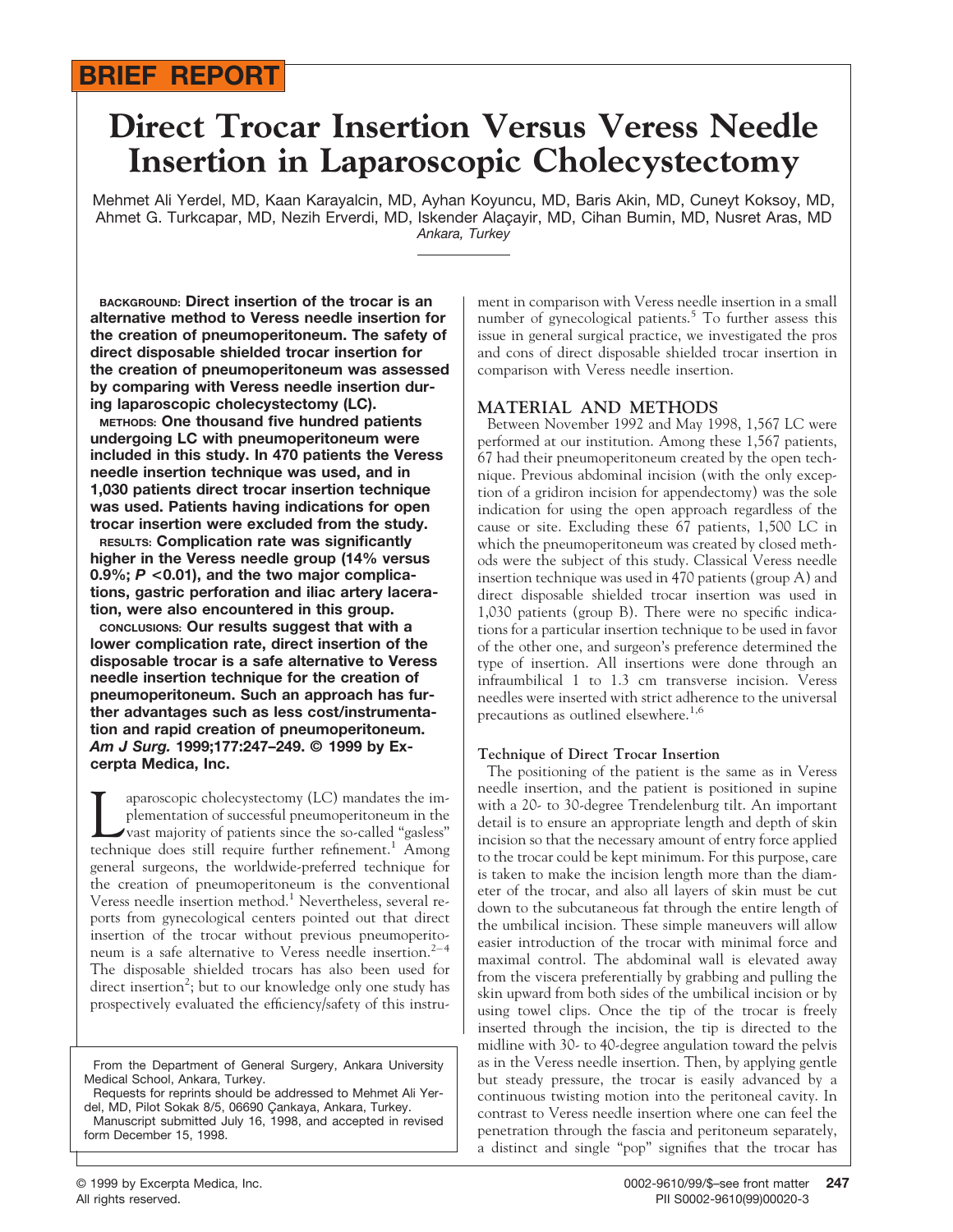|                         | <b>Group A</b><br>$(n = 470)$ | Group B<br>$(n = 1,030)$ |
|-------------------------|-------------------------------|--------------------------|
|                         |                               |                          |
| Age (years)             | 59 (20-69)                    | 60 (23-71) NS            |
| Gender (M:F)            | 179:291                       | 437:593 NS               |
| Body weight (kg)        | 63.5 (51-103)                 | 66 (49–109) NS           |
| Complications           |                               |                          |
| Subcutaneous emphysema  | $30(6.3\%)$                   | $4(0.4\%)$               |
| Omental emphysema       | 25 (5.3%)                     | $2(0.2\%)$               |
| Omental laceration      | 8(1.7%)                       | $3(0.3\%)$               |
| Gastric perforation     | $1(0.2\%)$                    |                          |
| Iliac artery laceration | $1(0.2\%)$                    | O                        |
| Total                   | 65 (14%)*                     | $9(0.9\%)^*$             |

pierced the fascia and peritoneum. It is important not to loosen the handle grip by constant application of pressure so that one does not permit the loading mechanism to be loosened.

Operations were performed by seven experienced hepatobiliary surgeons, and the series does not include the learning curve of any surgeons involved. Veress needles were either reusable or disposable types (Autosuture or Ethicon), and trocars were all disposable shielded types (Autosuture or Ethicon). In group A the intraperitoneal position of the Veress needle was confirmed by well-known techniques.1,6 In group B, proper positioning of inserted trocar was confirmed by insertion of the camera and direct visualization of abdominal cavity. Complications related to needle or trocar insertion had been prospectively recorded and retrieved from the database. Characteristics of the two groups with respect to age, gender, body weight, and indication for surgery were determined. For statistical analysis, the chi-square and Student *t* tests were used as appropriate. The study protocol was approved by the Institutional Ethics Committee, and informed consent was obtained from the patients.

#### **RESULTS**

The distribution of gender, age, indication for surgery, and presence of obesity were similar in both groups. Complications related to both insertion techniques are summarized in the **Table**. Complication rate was significantly higher in the Veress needle group (14.4% versus 0.9%;  $P$  <0.01). It is noteworthy that even minimal subcutaneous and omental emphysema were regarded as a complication and recorded. Among all complications, only two complications were major (gastric perforation and iliac artery laceration) and these complications resulted in conversion to open surgery and were managed by suturing of the perforated viscus and lacerated vessel, without any further morbidity. Both of these complications occurred late during the series, and gastric perforation occurred at the 113th case of one surgeon and arterial injury occurred at the 90th case of another surgeon. All emphysematous complications and all but 3 patients with omental laceration were managed expectantly with success. In 3 patients (2 from group A, 1 from group B) with omental laceration, laparoscopic cauterization-clip application was used to arrest the bleeding. All minimal complications (65 in Veress needle and 9 in direct trocar insertion groups) were evenly distributed throughout the study period.

#### **COMMENTS**

The initial step of LC with pneumoperitoneum is peritoneal entry, which is classically accomplished by the insertion of the insufflating Veress needle. This maneuver is intended to decrease the risk of injury to the intraabdominal organs by the insertion of the trocar. However, the insertion of Veress needle itself is not free of complica $tions$ ,<sup>1,5</sup> and this is also confirmed in recent general surgical practice<sup>7,8</sup> as well as by the present study. Furthermore, it has been shown that intraabdominal organs are still prone to trocar injury even after successful pneumoperitoneum by a Veress needle,<sup>9</sup> and no sound evidence is available concerning the preventive role of Veress needle induced pneumoperitoneum in decreasing the trocar injuries.

Direct insertion of trocar has been reported as a safe alternative to Veress needle insertion,<sup>2-4</sup> and this may be particularly true for the recently introduced disposable shielded trocar of the last decade. In their randomized prospective study of 200 patients, Nezhat et al.<sup>5</sup> reported 22%, 6%, and 0% rates of minor complications after Veress needle insertion ( $n = 100$ ), direct conventional laparoscopic trocar insertion ( $n = 50$ ), and direct disposable shielded trocar insertion ( $n = 50$ ), respectively. Our findings are also similar to those of Nezhat et al, even though the disposable shielded trocars in our series were used for more than one occasion. In our study, we failed to document any advantage for the use of a Veress needle. In contrast, complications were significantly higher in this group of patients.

Considering the fact that pneumoperitoneum with Veress needle insertion has actually three blind steps as opposed to one in direct trocar insertion, we think that our results are not surprising. During pneumoperitoneum with Veress needle insertion, insertion of the needle, pneumoperito